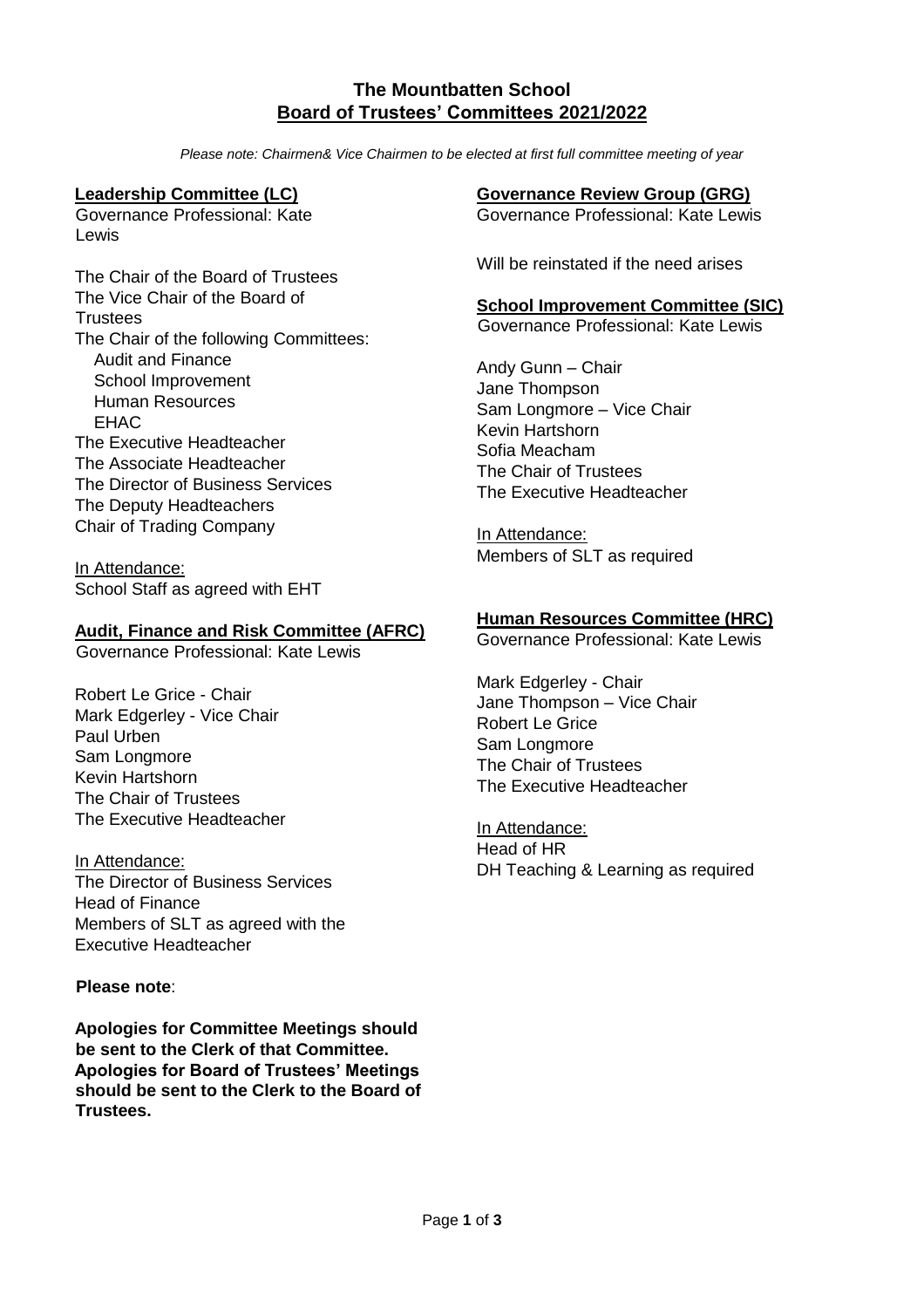#### **Executive Headteacher Appraisal Committee (EHAC***)*

Paul Urben - Chair Robert Le Grice

# **Pay and Appraisal Committee (PAC)**

The Chair of Trustees The Chair of following committees: Audit and Finance Human Resources School Improvement EHAC

\* The Executive Headteacher

### In Attendance:

D H Teaching and Learning (Invited to attend meetings where Appraisal reports and policy reviews are on the Agenda) Head of HR

\* Executive Headteacher and Staff will leave meetings when they have a conflict of a pecuniary or personal nature.

**Staff Appeals Panel** *This Panel convened as required by the panel Chair* 

Chair– Mark Edgerley

# **Personal Best Education Board**

Mark Edgerley Heather McIlroy Paul Urben Wayne Palmer Terese Swain

# **Executive Headteacher Review Appeal**

Appropriate Trustee as appointed by Chair of Trustees

## **Student Exclusion Sub-Committee**

*This Committee is convened as required* Any Trustees who have had the recommended training on school exclusions

# **Behaviour Panel**

*This Panel is convened as required*